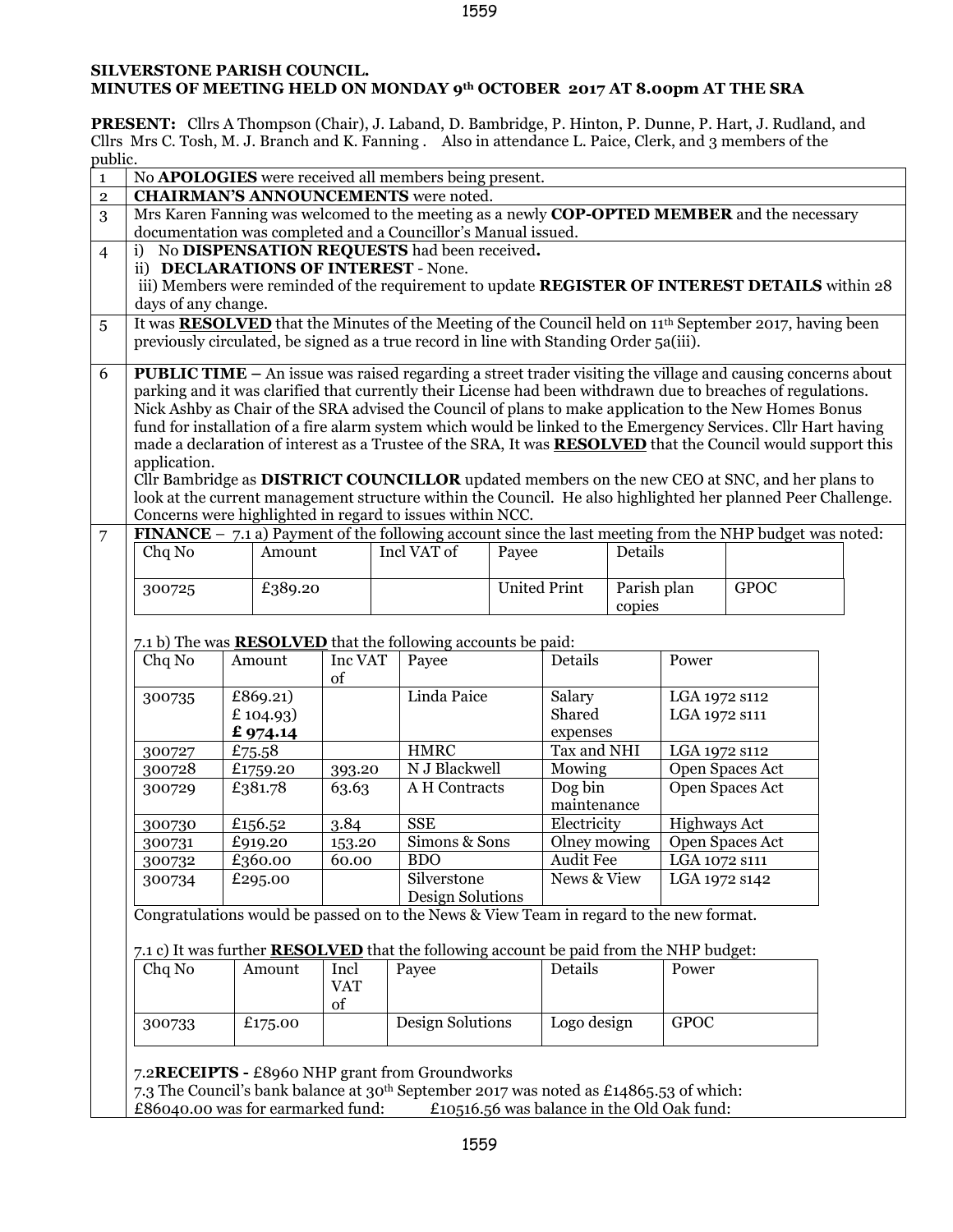|   | £12158.19 was NHP funds:                                                                                                                                                                                                     |
|---|------------------------------------------------------------------------------------------------------------------------------------------------------------------------------------------------------------------------------|
|   | leaving an available balance of £40154.08                                                                                                                                                                                    |
|   | 7.4 It was reported that all members of the Finance Committee were now mandated signatories on the Council                                                                                                                   |
|   | account. Signatories of cheques should rotate at meetings to meet best practice.                                                                                                                                             |
|   | 7.5 The Finance Committee would hold it Annual Meeting on Monday 30 <sup>th</sup> October 2017. Venue to be advised                                                                                                          |
| 8 | <b>REPORTS</b> – i) <b>PLANNING COMMITTEE</b> – a) Cllr Mrs Tosh reported to the meeting on the decisions of                                                                                                                 |
|   | the Planning Committee.                                                                                                                                                                                                      |
|   | b) The meeting considered the village confines proposals from SNC as part of the Local Plan Part 2<br>consultation. Some issues were highlighted and concern expressed that the meeting needed to know why it                |
|   | was considered that confines needed to changed and what the approach to a response should be following                                                                                                                       |
|   | unclear information given at the recent briefing session. The Clerk would contact Andy d'Arcy in this regard,                                                                                                                |
|   | members to feed back with their comments in time for a response to meet the consultation deadline of 10 <sup>th</sup>                                                                                                        |
|   | November                                                                                                                                                                                                                     |
|   | c) Further copies of the Parish Plan were now available and members were asked to make every effort to sell                                                                                                                  |
|   | them around the village, each member being asked to take five copies.                                                                                                                                                        |
|   | d) The Neighbourhood Plan Working Party was planning an public exposition at the SRA from 28th October to                                                                                                                    |
|   | $4th$ November where the confines map would be one of the documents available to view. A further meeting                                                                                                                     |
|   | with Kirkwells was in hand and ecological workshops were to be held on $26th$ and $27th$ October organised by Cllr                                                                                                           |
|   | Laband.                                                                                                                                                                                                                      |
|   | e) Consultation for information only in relation to four kiosks to house electrical control equipment at                                                                                                                     |
|   | Silverstone WRC was noted.                                                                                                                                                                                                   |
|   | ii) a) There was no <b>FOOTPATHS OFFICER</b> report this month.                                                                                                                                                              |
|   | b) Nick Ashby asked to raise the issue of footpaths on the SRA highlighting stile/kissing gate concerns.                                                                                                                     |
|   | The Chair as Parish Path Warden explained the position and the Clerk would arrange an on site meeting with                                                                                                                   |
|   | Katie Angel of Kier wsp.                                                                                                                                                                                                     |
|   |                                                                                                                                                                                                                              |
|   | iii) $HIGHWAYS - a) Blocked \, \,$ drains by the mini roundabouts and the pedestrian crossing and also close to                                                                                                              |
|   | the old Butchers shop would again be reported.                                                                                                                                                                               |
|   | b) Updates were given on previously reported issues.                                                                                                                                                                         |
|   | c) Cllr Mrs Tosh gave feedback following the recent meeting with Highways and the Police relating to school                                                                                                                  |
|   | highways issues.                                                                                                                                                                                                             |
|   | d) Cllr Mrs Tosh expressed concerns about more and more parking on the area around War Memorial.                                                                                                                             |
|   | NCC parking department would be asked to keep an eye on this.                                                                                                                                                                |
|   | iv) LIGHTS $- a/b$ ) No faulty lights reported and there was were no other issues.                                                                                                                                           |
|   | c) It was <b>RESOLVED</b> that the Council renew its Contract with SSE for a further year.                                                                                                                                   |
|   |                                                                                                                                                                                                                              |
|   | v) SRA –Nick Ashby updated the meeting on the Annual General Meeting. He advised that the possibility of a                                                                                                                   |
|   | fence along the ditch by Mr King's land was being investigated. Refurbishment of the changing rooms and                                                                                                                      |
|   | toilets was again being considered. As reported in 8.ii(a) above a meeting with the Rights of Way officer would                                                                                                              |
|   | be arranged.                                                                                                                                                                                                                 |
|   |                                                                                                                                                                                                                              |
|   | vi) <b>PLAY AREAS</b> - a) Church Street - all in order. Details of engraving the planned memorial seat in<br>memory of Peter Byng was proving more expensive than anticipated but is was <b>RESOLVED</b> that this go ahead |
|   | and an order would be placed. Cllr Rudland would speak to the village Handyman regarding construction of a                                                                                                                   |
|   | concrete base.                                                                                                                                                                                                               |
|   | b) The order had been placed for the fencing and hedge work at the Old Oak play area. Cllr Mrs Tosh                                                                                                                          |
|   | highlighted the continual problem of the rubber chipping safety surfacing and it was <b>RESOLVED</b> that                                                                                                                    |
|   | Greyhound Leisure be asked to quote for a wetpour surface                                                                                                                                                                    |
|   |                                                                                                                                                                                                                              |
|   | vii) <b>POCKET PARKS</b> – All was in order at both Parks. The Olney pond clean had now been completed.                                                                                                                      |
|   | viii) CIRCUIT – Cllr Bambridge reported on the latest meetings with MEPC and Silverstone Circuit and their                                                                                                                   |
|   | outline Master Plans. The Circuit was beginning to get its finances under control, still having some way to go.                                                                                                              |
|   | The F1 Contract was being progressed.                                                                                                                                                                                        |
|   |                                                                                                                                                                                                                              |
|   | ix) <b>OTHER REPORTS</b> a) There was no further progress on allotment sites. An earlier report on the land                                                                                                                  |
|   | adjacent to Silverstone House was again highlighted with the suggestion from the LPA that the PC approach                                                                                                                    |
|   | the developer direct. It was noted, however that this was designated as a public open space so maybe not                                                                                                                     |
|   | possible for allotments. The other offer of land off Whittlebury Road had been followed up.                                                                                                                                  |